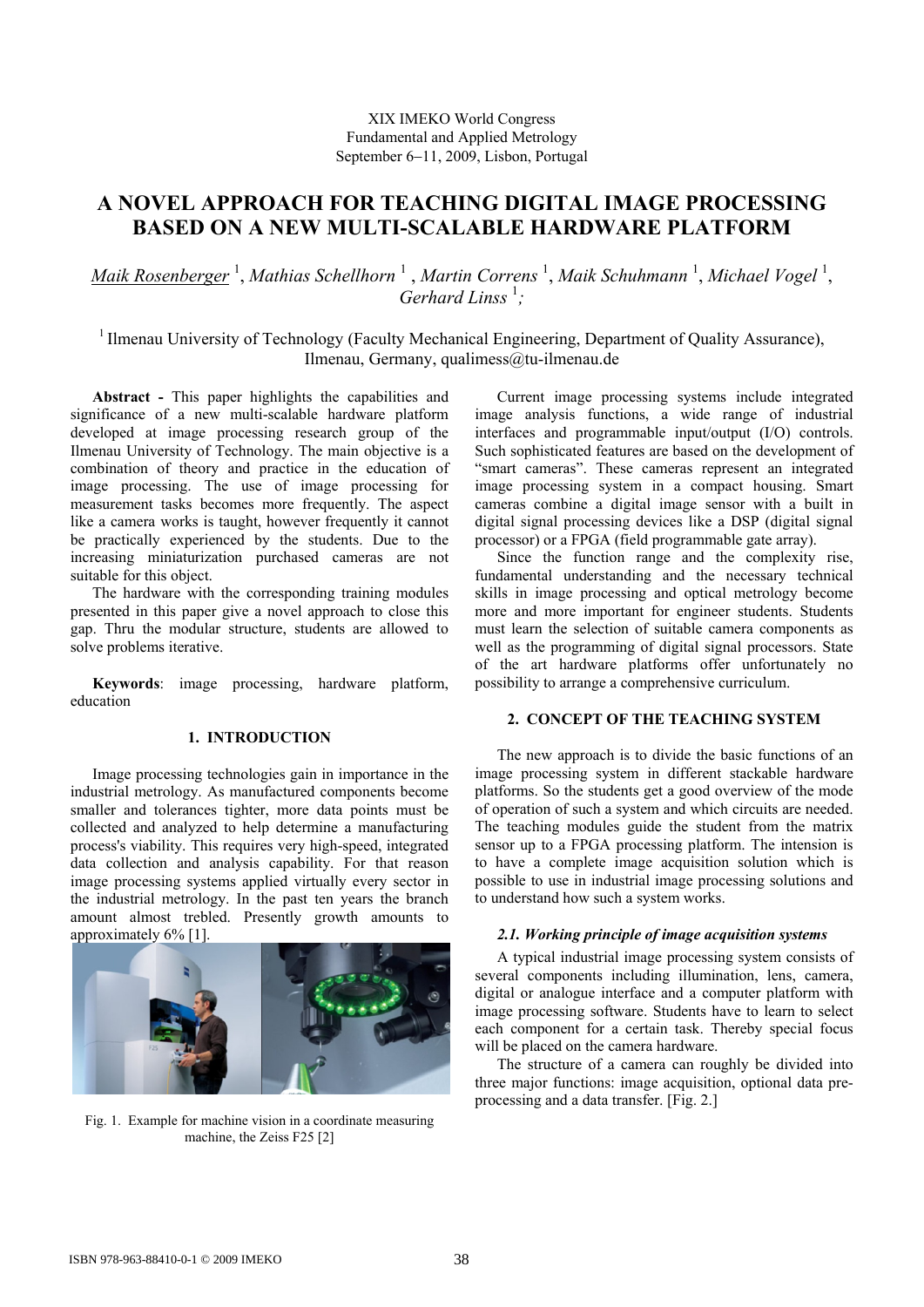

Fig. 2. Simple block diagram of a standard camera

Digital image acquisition is based on image sensors which convert photons to electrons. Today, most cameras use either a charge-coupled device (CCD) or a complementary metal–oxide–semiconductor (CMOS) sensor. Both sensor types accomplish the same task but each has unique strengths and weaknesses. Furthermore there are numerous operation characteristics like resolution, pixel size and frame rate giving advantages in different applications. The analog signals are converted to digital signals by an additional or built-in analog-to-digital-converter (ADC). As result a 8-, 10- or 12-bit wide parallel data bus, two valid data signals and the pixel clock are generated.

Data pre-processing is the second major function in a camera. In many cases, pre-processing is optionally and often only rudimentarily present for data conversion. True pre-processing on a powerful signal processor is always present in smart cameras. In most smart cameras flexible FPGAs are used. FPGAs are integrated circuits (ICs) that consist of a two dimensional array of general purpose logic blocks<sup>1</sup> [Fig. 3.]. Logic blocks can be configured to perform combinational functions or simple logic gates like AND and OR. [3]



Fig. 3. FPGA block structure [4]

In most FPGAs, the logic blocks also include memory elements, which may be simple flip-flops or more complex blocks of memory. This architecture allows the

-

implementation of microprocessors, random access memory (RAM), read-only memory (ROM), DSP and logic functions for image pre-processing in a single chip.

The data transfer represents the concluding function block. In the last years different interfaces were established. Depending upon the application different interfaces are suitable. In most cases economical consumer interfaces like IEEE 1394 (FireWire) or Universal Serial Bus (USB) are used. Through specific requirements, like high-speed or high-resolution, highly efficient interfaces like gigabit Ethernet for machine vision (GigE Vision) or CameraLink remain the only alternatives.

Therefore it is possible to realize each functional module in a different way. From this results a huge number of hardware solutions currently available on the market.

#### *2.2. What is the problem of actual platforms for teaching the functions of an image processing system?*

Actually the trend of image sensors especially CCD/CMOS cameras is to minimize the size of the electronics and the housing [Fig. 4.]. As a result of the miniaturization it is difficult to understand how the several software tasks and the electronics in a camera work.



Fig. 4. Example of a small CCD-Camera *UI-2410-C/M* (34x32x34,4mm) [5]

Furthermore there are deficits to know on which measurement tasks the CCD/CMOS sensors are applicable, if the user does not know the specific key parameters. Additionally he does not know the advantages and the know how of camera intern pre-processing technologies. Also the required components and the component requirements for building a CCD/CMOS camera have to be considered.

If an assembled CCD/CMOS camera is used for education, for the student it is hard to understand the complete context. The camera configuration is fixed and represents only a "black box" device because main components are often unknown and unreachable for measurements. For cost reasons it is not possible for the universities to cover all configuration options with consumer cameras.

## *2.3. Concept of the novel multi-scalable hardware platform*

The new method for the multi-scalable hardware platform is to divide the main function groups in separate working modules. So the students get several possibilities to construct their own camera system. The block diagram shown in [Fig. 2.] is therefore actually divided in three changeable toolkits. The function units are:

<sup>&</sup>lt;sup>1</sup> Called configurable logic block (CLM) by Xilinx, logic cell (LC) or logic elements (LE) by Altera.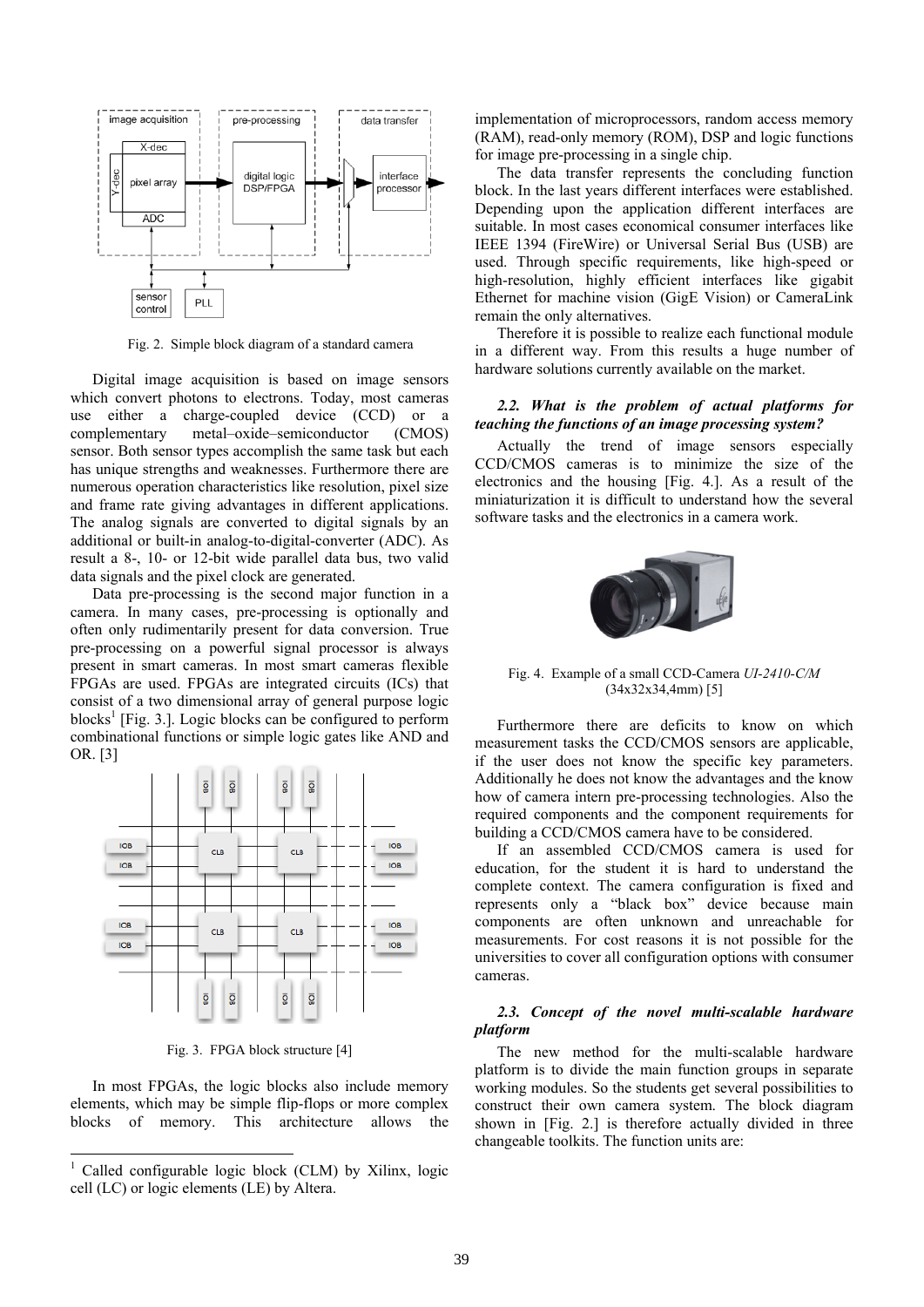- *data acquisition function block (DAFB)* with several CCD and CMOS physical target boards,
- *data conversion and pre-processing function block (DCPFB)* with a FPGA device and Memory device
- *data transfer function block (DTFB)* with different transfer modules

The data acquisition function block contains the optoelectronic data conversion elements. That means it has to clock the CCD or the CMOS matrix sensor. In cases of a CCD solution a synchronic register transfer from the photocells into an ADC must be guaranteed.

Mostly, the information of the converted photoelectrical elements includes various (depends on the matrix sensor) black pixels around the interesting pixel elements. Eliminating the black pixels could be a task for the next block, the data conversion and pre processing function block.

The DCPFB includes all electronic requirements for a signal processing for image processing. The signal processing could be done by an FPGA or a DSP unit. Actually a FPGA unit is used for the hardware platform (Because of the multiscalable platform it is very easy to substitute the FPGA trough a DSP depending on the electronic interconnection). So it is possible to implement parallel working software which is processed very fast. Furthermore the used DCPFP contains a SD-RAM Memory so the elements of the FPGA are not explicit used as a storage for image data. The programming interface for the FPGA depends on the supplier of the FPGA. It is mostly comfortable and supports some third party tools (for example MATLAB). With these hardware possibilities a various range of image processing can be realized. It begins with a simple data correction and ends with automatic object or pattern recognition.

After the image acquisition and the pre-processing the results must be transferred into a computer or embedded system. Transmitting data realizes the DTFB. Actual interfaces were depicted in the introduction. On a connector with a special pin out different interfaces can be connected together. So there is the possibility (depends on the preprocessing unit) to transmit all image data, pre-processed image data or a result of a calculation. For these several cases the actor has to choose a special interface depending on the required bandwidth. Actually a USB transmitting unit exists and can be used for the transfer task.

All modules are preconfigured and exist as physical component boards already. The actor has to decide which one is needed for the special task, and has a wide range of application possibilities.

### *2.4. Teaching modules for student training*

The concepts of digital image processing are relatively difficult to impart using static mediums such as signal diagrams or filter equations. Hardware problems like the complex timing for the control of an image sensor can pose problems of proper demonstration for the lector. Similar problems arise with filter calculations. Beyond that only theoretical knowledge is imparted to the students. Practical application is missing.

These difficulties can be solved by the integration of project work in education. For a better practical orientation and for the training of interdisciplinary abilities, practically relevant image processing problems are solved by students during their education. [6] The training modules are divided in four practical courses accomplished parallel to a lecture. This ensures that the basic theory that has been taught is put into practice.

In the beginning, the students are given to solve a metrological task with the instruments of image processing. With the given conditions the students start to configure a camera with the introduced hardware platform. Using their theoretical knowledge, the students must select a sensor that meets all of the requirements.

 Subsequent to the selection the integration and the signal-technical control of the sensor take place. In this module students will examine signals with an oscilloscope to appreciate the sensor control.

In the second training module students select an interface and integrate it into their hardware. Theoretical knowledge of parallel-to-serial conversion, interface standards and protocols are practically applied. The data transfer will be observed with monitoring software. At the end of this module a camera image will be presented.

The third training module deals with the implementation of digital filter algorithms based on the FPGA. After acquiring fundamental FPGA programming knowledge in the first two modules, the students will practice to solve even more complex problems. In this module the success control is accomplished at the camera image.

The last training module deals with the solution of the actual measuring problem. The configured camera will be completed with lighting and measurement setup. The students use their basics about edge detection and measurement strategies to solve the metrological task given in the first training module. Measurements are accomplished and evaluated. A practical estimation of measurement uncertainty will complete the task.

# **3. EVALUATION OF THE HARDWARE PLATFORM**



Fig. 5. Multi-scalable hardware platform with all function blocks

Based on the multi-scalable concept few physical target boards were designed and chosen. To connect all possible function blocks together it was necessary to develop a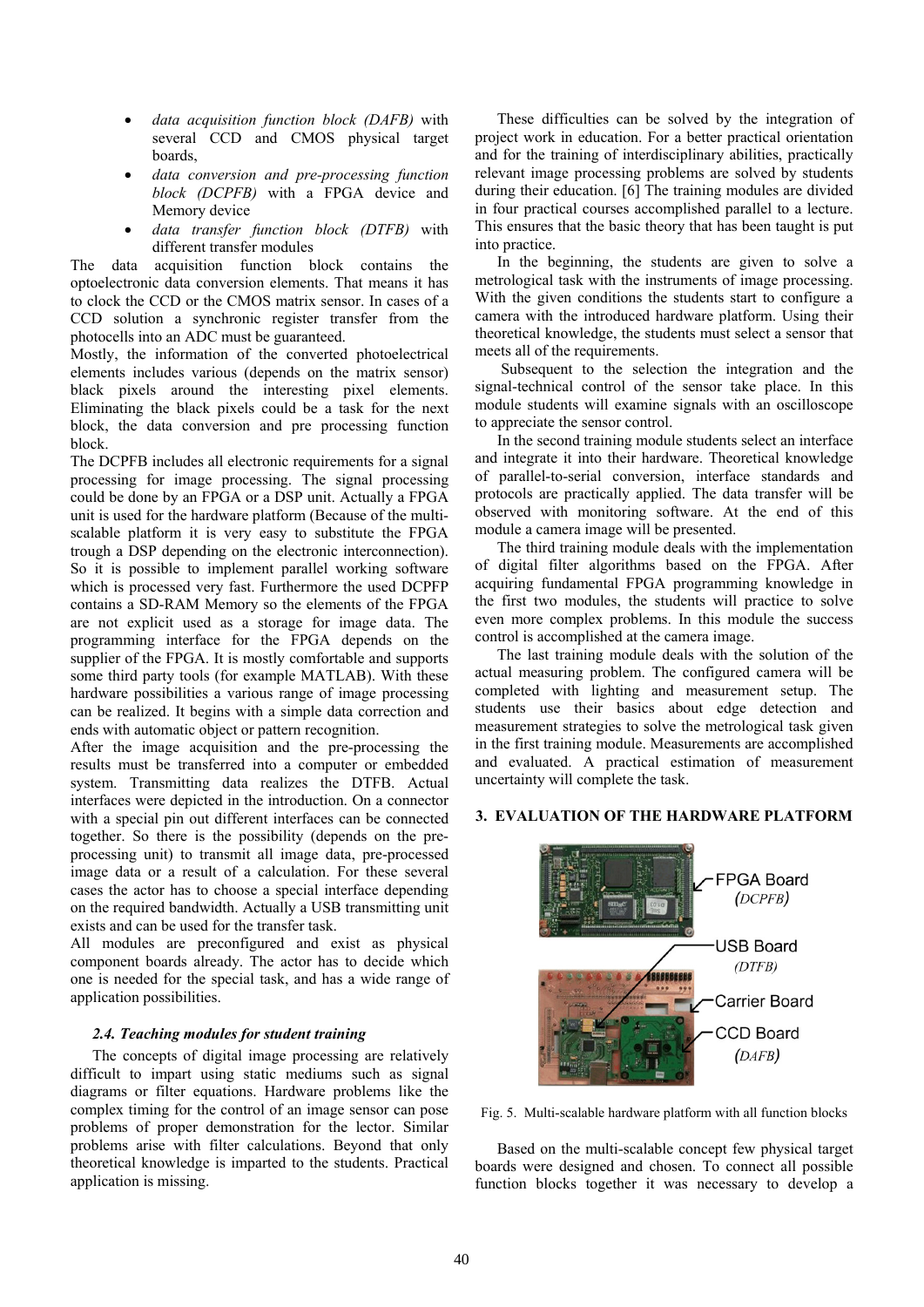carrier board which connects all single function modules [Fig. 5.]. Therefore, defining the pin-out for the interconnection plays an important role. It must be guaranteed that the devices can be changed without damaging and all modules for a single function are interchangeable. Beyond that it provides switches and lightemitting-diodes (LEDs) for IO control.

For the DAFB a development board with a Xilinx Spartan IIE was selected. The programmable-logic device features up to 300.000 system gates and can be programmed using a JTAG interface. Additionally the board provide fast Static Random Access Memory (SRAM) as buffer memory, Flash RAM for boot loader and low-level communication interfaces.

The first realized module for the DCPFB is a universal serial bus 2.0 (USB) interface. A configurable Cypress USB controller enables data transfer rates of up to 480 Mbits/s which allows data handling between the hardware platform and an image processing unit. In addition, the FPGA Development Board (DAFB) includes a triple 10 Bit video digital-to-analog-converter (DAC) from Texas Instruments. These IC permit a software related configuration to produce the complete range of analog component video and PC graphics (VESA) formats.

For image acquisition several modules with CCD and CMOS sensors were developed. Primarily 1/3 inch CCD sensors from Sony used to ensure on the one hand the acquisition of qualitatively high-quality pictures and to hold on the other hand the price of the sensors in an acceptable range. In order to cover different applications, sensors for high-speed and high-resolution are available.

### **4. RESULTS AND DISCUSSION**

For a first practical validation of the training concept the modules were combined into an one-day training workshop with five students. In order to become fair the tightened schedule and the complex topic, the modules, departing from the concept, were shortened and changed over slightly.

### *4.1 Validation of the teaching system*

On the basis of the sensor choice, the students accomplished oscilloscope measurements of the sensor signals as well as of the digital signals of the sensor board (DAFB). During the Workshop a CCD sensor was used. Comparatively to the datasheet thereby timings of the digital signals were taken up. Parallel to the measurements the theoretical bases of the different readout methods were repeated.

Differently than intended in the concept, in the second module within the FPGA a simple bit filter was realized (originally module three). Because of the complex task of programming, it was decided to omit the realization of a matrix filter. Instead the bases of the VHDL (Very High Speed Hardware Description Language) programming were obtained. Starting point for the workshop was an incomplete VHDL project. Throughout the training, the students completed the project by generating some of the modules from scratch and by completing others from existing files. The focus of this module lays on converting taken up

timings to synchronize on the digital data stream. For verification the data stream channeled through the FPGA was inverted.

|                                                                                                               |                 | 14 Xillax - ISE - D: Programme\COllax\ISE\ISE\Funktioin Test spa2e tb 02\Funktioin Test spa2e tb 02.ise - [Function Test1.vhd] | 二回文                              |
|---------------------------------------------------------------------------------------------------------------|-----------------|--------------------------------------------------------------------------------------------------------------------------------|----------------------------------|
| File Edit View Project Source Process Window Help                                                             |                 |                                                                                                                                |                                  |
| <b>DORN &amp; XOOX Q &amp; &amp; XXX &amp; &amp; X &amp; BOO AR A About</b>                                   |                 |                                                                                                                                |                                  |
| 003332433308                                                                                                  |                 |                                                                                                                                |                                  |
| Sources                                                                                                       |                 | 17 -- Additional Comments:                                                                                                     |                                  |
| Sources for Inglementation                                                                                    | ×               | 18<br>$\sim$                                                                                                                   |                                  |
| <sup>20</sup> Funktion, Test. spalls to 02                                                                    | 19 <sup>°</sup> |                                                                                                                                |                                  |
| ® □ xc2x600+66x156                                                                                            | 20              | library <b>HILE</b>                                                                                                            |                                  |
| El Cult Function Test1 - Behavioral Function, Test1 vhdt                                                      | 21              | use IEEE.070 LOGIC 1164.ALL:                                                                                                   |                                  |
| <b>Nest sof Best soft</b>                                                                                     | 22<br>22        | use HEER, STD LOGIC ARITH, ALL:<br>use IEEE, STD LOGIC UNSIGNED, ALL:                                                          |                                  |
|                                                                                                               | 24              |                                                                                                                                |                                  |
|                                                                                                               | 2.5             | ---- Uncomment the following library declaration if instantiating                                                              |                                  |
|                                                                                                               | 26              | ---- any Xilinx primitives in this code.                                                                                       |                                  |
|                                                                                                               | 27              | $--$ library UNISIN;                                                                                                           |                                  |
|                                                                                                               | 20<br>29        | --use UNISIN. VComponents.all;                                                                                                 |                                  |
|                                                                                                               | 10 <sub>o</sub> | eatity FuncrionTesti is                                                                                                        |                                  |
|                                                                                                               | 31              | Port ( CLKIN : in std logicz                                                                                                   |                                  |
|                                                                                                               | 32              | LED AVT : out STD LOGICS                                                                                                       |                                  |
|                                                                                                               | 3.5             | LED : out atd logic vector (5 downto 0);                                                                                       |                                  |
|                                                                                                               | 34              | INJEP : in std logic vector (9 downto 0);                                                                                      |                                  |
|                                                                                                               | 35              | OUTDCLK, OUTVD, OUTHD, OUTTRIGGER : out and logics                                                                             |                                  |
|                                                                                                               | 36<br>37        | DCLK, HD, VD, TRIGGER : in std logic)                                                                                          |                                  |
|                                                                                                               | 38              | Intensiteet : in std legic vector (7 dawate 0);<br>OUTIMERBITACT : out std logic vector (7 downto 0);                          |                                  |
|                                                                                                               | 39              | SOA : inout std logic;                                                                                                         |                                  |
|                                                                                                               | 40              | SCL.DEBTG L3.DEBTG U2 : inout std logie;                                                                                       |                                  |
|                                                                                                               | 41              | BLANK, STRC T VDAC, SYNC VDAC, CLK VDAC, VD VDAC, RD VDAC : out, STD LOSIC;                                                    |                                  |
|                                                                                                               | 42              | BLUED, BLUE1, REDO, RED1, GREEND, GREEN1 : out 57D LOGIC;                                                                      |                                  |
|                                                                                                               | 43              | RED : out atd logic vector (7 downto 0);                                                                                       |                                  |
|                                                                                                               | 44<br>45        | GREEN : out std logic vertor (7 downto 0);                                                                                     |                                  |
| Ing Sources<br>The eg Snipshots<br><b>IN Libraries</b>                                                        | 46              | BLUE : out std logic vector (7 dowato 0));                                                                                     |                                  |
| Processes                                                                                                     | 47              |                                                                                                                                |                                  |
| Processes for FunctionTest1 - Behavioral                                                                      | 48<br>۰<br>49   | end FuncyionTesti:                                                                                                             |                                  |
| View Design Summary<br>r                                                                                      | 50              | architecture Behavioral of FuncrionTest1 is                                                                                    |                                  |
| $+50$<br>Design Utilities                                                                                     | 51              |                                                                                                                                |                                  |
| 8-20 User Constraints                                                                                         | 52              | signal CTR : STD LOSIC VECTOR(25 downto 0); -- Offnen und init Counterelement                                                  |                                  |
| 8 23 f. Susthesize - XST                                                                                      | 52              | signal SCLi : STD LOGIC;                                                                                                       |                                  |
| B 22 r Implement Design                                                                                       | 54<br>SS        | signal SCL2 : STD LOGIC;                                                                                                       |                                  |
| E 23 E Translate                                                                                              | 56              | signal Intensitaettemp : std logic vector (7 dowato 0);<br>signal Intensitaettempi : std logic vector (7 downto 0) ;           |                                  |
| <b>WAGOCS</b>                                                                                                 | 57              |                                                                                                                                |                                  |
| * 23 F. Place L Route                                                                                         | 10              | <b>Degin</b>                                                                                                                   |                                  |
| B 23 P. Generate Programming File                                                                             | 59              |                                                                                                                                |                                  |
| <b>I) C</b> Programing File Generation Report                                                                 | co.             | LED AVT <= '1';                                                                                                                |                                  |
| * 23 Configure Target Device                                                                                  | 61              |                                                                                                                                |                                  |
| Update Eitsteam with Processor Data                                                                           | 62<br>×         | Process (CLKIN)                                                                                                                |                                  |
| <b><i>UC Processes</i></b>                                                                                    |                 | 32 Design Summary 1 N Function, Test1.vhd<br>What's New in ISE Decign Suite 10.1                                               |                                  |
| 1. VADNING: PhysDesignRules: 781 - PULLUP on an active net. PILLUP of comp SYNC VDAC                          |                 |                                                                                                                                | ×                                |
| 1. UASNING:PhysDesignRules:537 - Dangling pins on block: <blank.couf>:<iob_outbuf>.</iob_outbuf></blank.couf> |                 |                                                                                                                                |                                  |
| 1. VARNING: PhysDesignRules: 781 - PULLUP on an active net. PULLUP of comp BLANK is                           |                 |                                                                                                                                |                                  |
|                                                                                                               |                 |                                                                                                                                |                                  |
| $\epsilon$                                                                                                    |                 |                                                                                                                                |                                  |
| C Enos A Warings<br><b>Data</b> Tol Shell<br>[1] Console                                                      | A Find in Films |                                                                                                                                |                                  |
|                                                                                                               |                 |                                                                                                                                |                                  |
| <b>Ready</b>                                                                                                  |                 |                                                                                                                                | CAPS MUM SCRI (64.23 Col 33 WHOL |

Fig. 6. Xilinx ISE™ Design Suite with unfinished modules

However the realization of the FPGA design flow in the final course is not specified yet. Possible software solutions are the Xilinx Integrated Software Environment (ISE™) or the graphical programming with MATLAB/Simulink. The Xilinx ISE™ has the advantage that the standard design flow, initiating with the design entry over synthesis, place and route up to programming is accomplished. The disadvantage is the strong restriction on the Xilinx design tools and the overall complex programming effort. MATLAB/Simulink offers the possibility to comprehend and program the algorithms themselves relatively fast. However the essential FPGA programming remains quite superficial. During the Workshops the Xilinx ISE™ was used. For finally decision a second workshop with Matlab programming is planned.



Fig. 7. Student during practice workshop in Ilmenau

In the third module the complexity was increased by implementation an interface control. In the workshop the control of the video DAC should take place, to generate a RGB (red, green, blue) analog component video output for a VGA (Video Graphics Array) interface. RGB component video requires synchronization signals parallel to the video